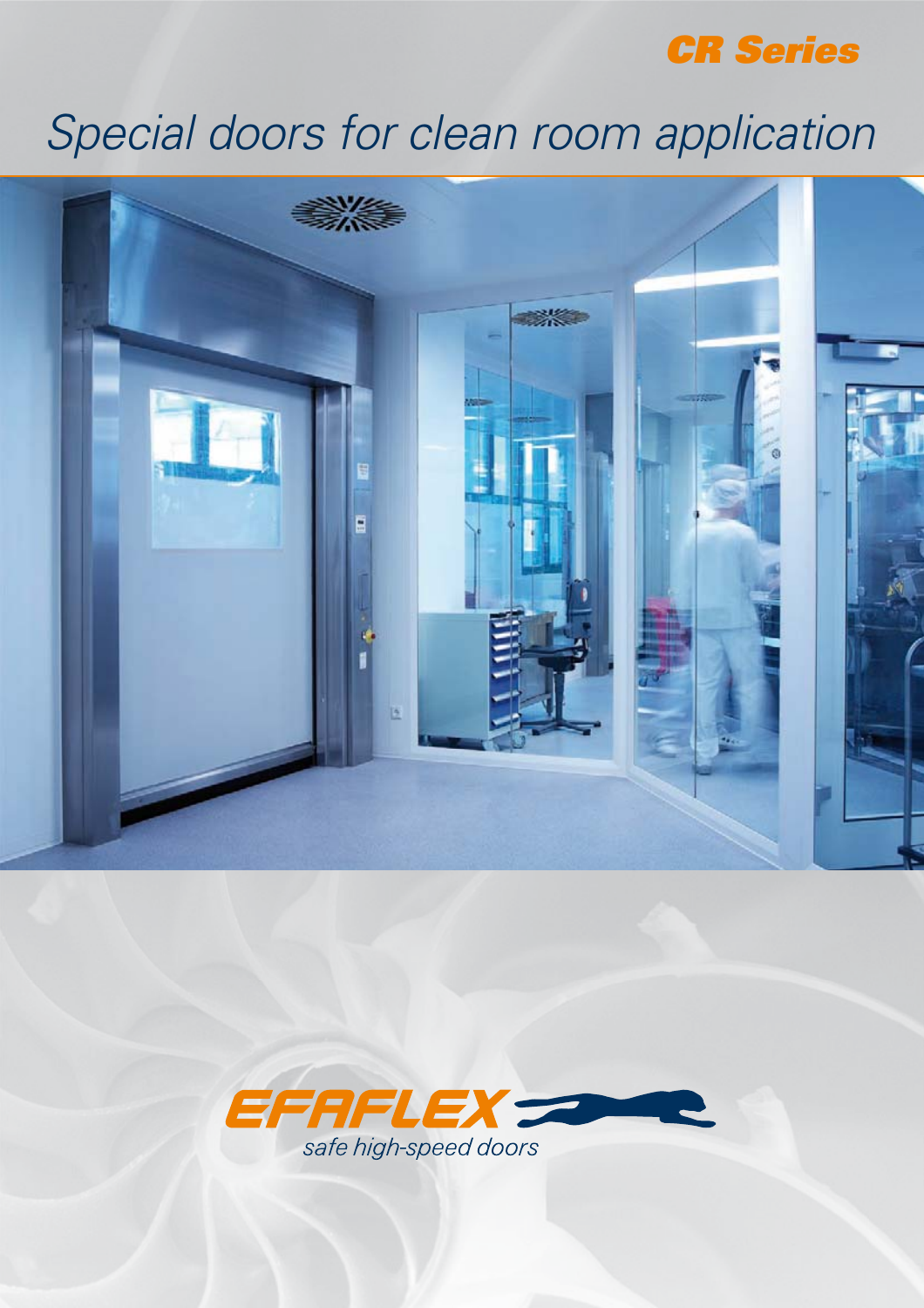# The CR Series: Special doors for clean rooms

An increasing number of defined standards require reliable special doors for clean room application, for example in the pharmaceutical, medicine, biotechnology, aeronautical, electronics, automotive and process engineering areas. Specifying the cor-

rect door is one of the most important components in the clean room – with the CR Series, EFAFLEX offers you specialist doors for controlled production environments.

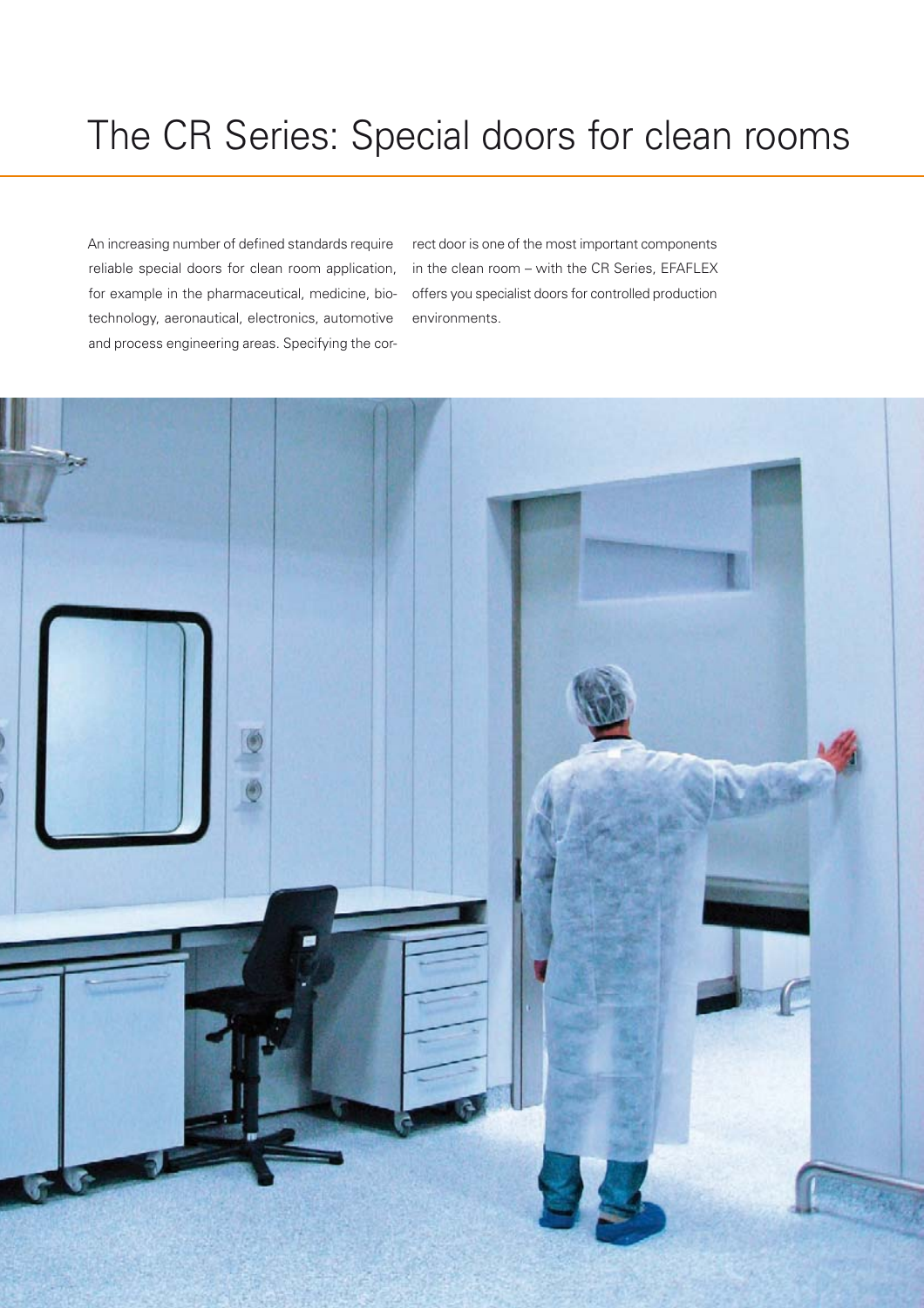#### **Summary of the CR Series at a glance:**

- **· Ideal door systems for clean rooms**
- **· Up to 200,000 load changes per year**
- **· High speed**
- **· Near airtight sealing**
- **· High compressive strength**
- **· GMP compatible**

### The CR Series fulfils demanding criteria

CR Series clean room doors from EFAFLEX are perfectly suited to the requirements in many controlled environments. They offer near air-tight sealing. These high performance doors have a smooth surface structure and no protruding edges. They can easily be cleaned and particle deposits are largely excluded. The GMP-compatible door types of the CR Series are mainly made of V2A stainless steel and conform to the following international standards and guidelines for clean room applications.

> EN 14644 FED STD 209 VDI 2083



EFA-SRT®-CR in a material lock

### Additional features included

In addition to their suitability for clean rooms, the CR door Series offers a considerable number of advantages. As with all EFAFLEX high-speed doors, they reduce noise levels, prevent draught and help save energy through their unprecedented opening and closing speeds. As a result of careful attention to detail the EFAFLEX clean room doors are low maintenance.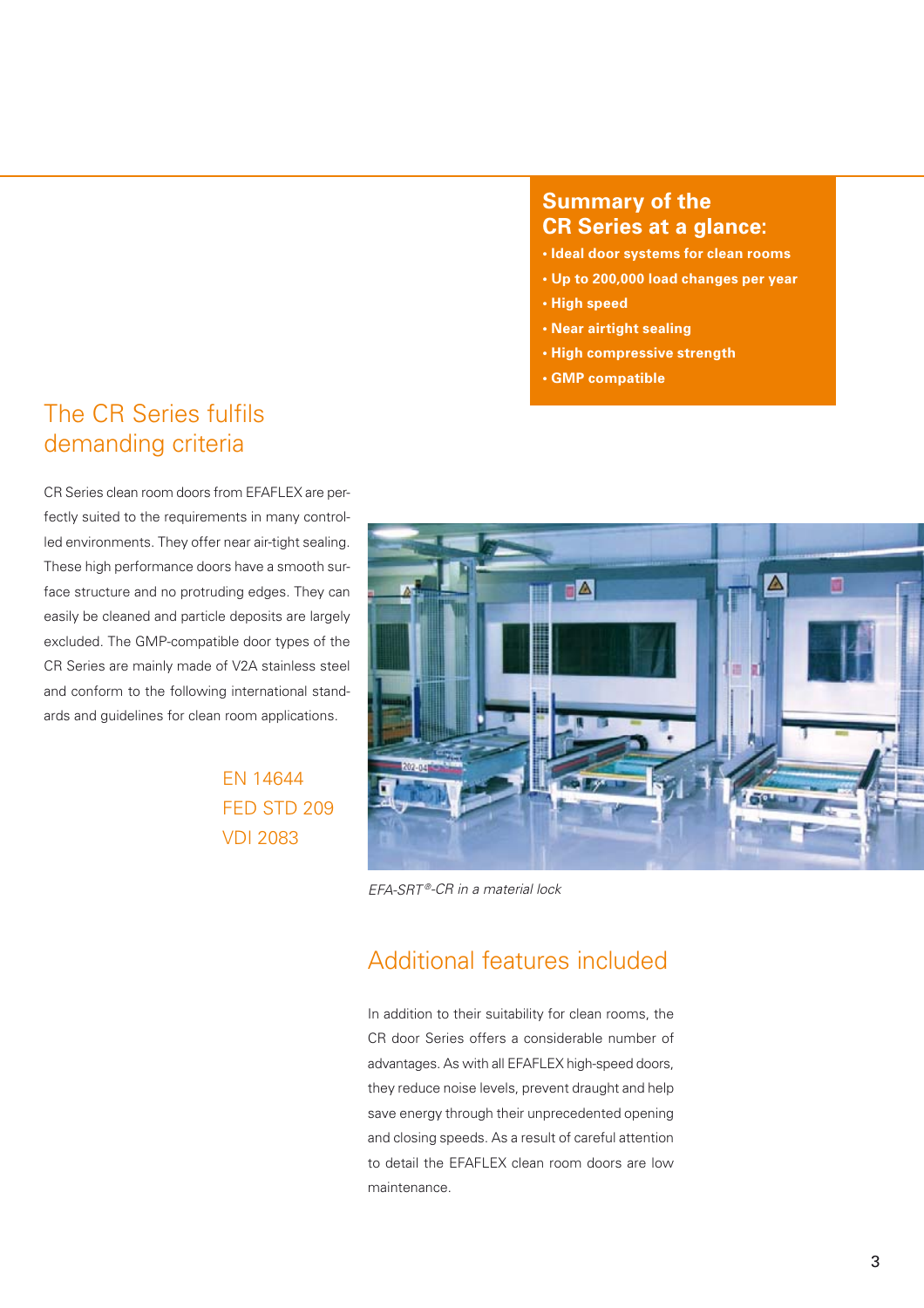# The fastest door in the clean room

Increased cost-efficiency in the clean room thanks to the fast opening and tight closing, the measured air losses with the CR versions of the two highspeed doors are very low. This keeps the filter load low.





The standard door for GMP-compatible clean rooms is, among others, suitable for installation in Class 8 clean rooms according to EN ISO 14644, also suitable for sealing off Class 7 clean rooms. Of course, the EFA-SRT®-CR is also suitable for installation in clean rooms of other classes. The CR version of the EFA-SRT® is the ideal closing process for rooms with differing pressure conditions.

Fast opening and closing increases the cost effectiveness in the clean room. This reduces the loss of air and keeps the filter load low.

# EFA-STT®-CR Spiral door for turbo speed and full transparency

If door speed is a high priority, you will find no better solution than the transparent clean room door EFA-STT®-CR. Thanks to the patented spiral, the high-speed door opens and closes with up to 2.5 m/s under constant use. It is ideally suited to minimise pressure and atmosphere exchange, for example for the inertisation for dry prevention. Compared with a standard EFA-STT® door, the clean room version achieves its sealing through a so-called labyrinth sealing.

The single walled transparent laths are kept in distance when the door opens thanks to the patented spiral quidance. Therefore, the EFA-STT<sup>®</sup> model from the CR Series will remain transparent with door sizes of up to 4 x 5 metres for many years!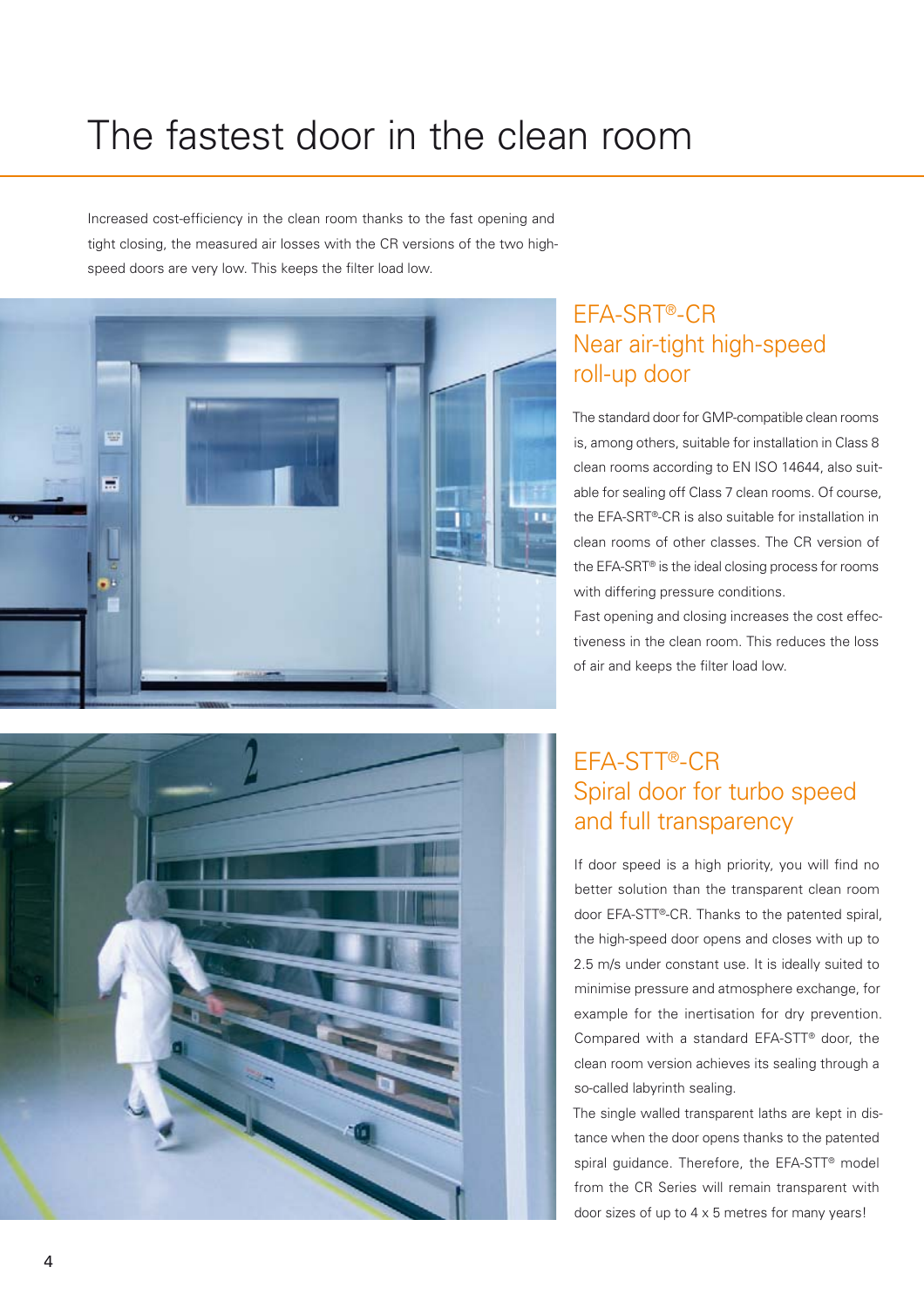# Effectively measured air loss in laboratory tests with typical door sizes:

#### 10 15 20 25 30 35 40 45 50 55 EFA-SRT®-CR Door size 1400 x 2000 mm m3 /h Pa

#### EFA-STT®-CR Door size 2500 x 2500 mm

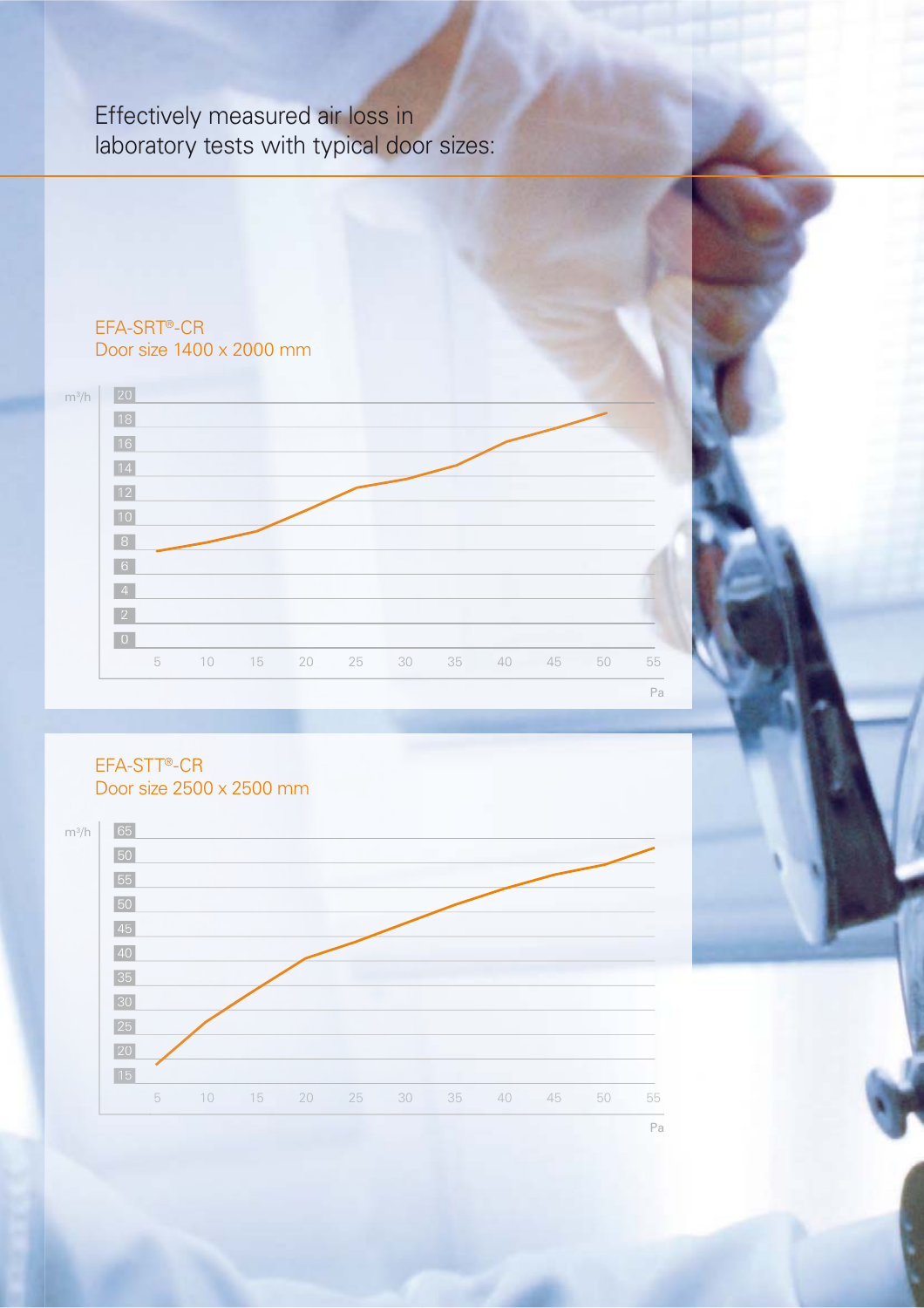# Perfect application: Further design types



# EFA-HHS-CR Hermetically sealed horizontal sliding door

In the case of insufficient space above the door, a horizontal sliding door is installed: The EFA-HHS-CR for the hermetic closure is the perfect solution. The door leaf offers a considerable freedom of design with any installation size. The EFA-HHS-CR can also be delivered with a window. Moreover, choose between stainless steel and laminate finish.



#### The EFA-HHS-CR.

# EFA-HVS-CR Hermetically sealed vertical sliding hatch

If there is not much space or no space at the sides, the EFA-HVS-CR sliding hatch which opens and closes vertically, is fitted. The door leaf closes flush with the guides and closes hermetically. Typical areas of applications of the EFA-HVS-CR are logistics, transportation as well as material and lift shafts in controlled zones. The door leaf of the hermetical vertical sliding hatch, which is made of stainless steel, is available with or without a vision window.

Hermetical closures of a material lift with the EFA-HVS-CR.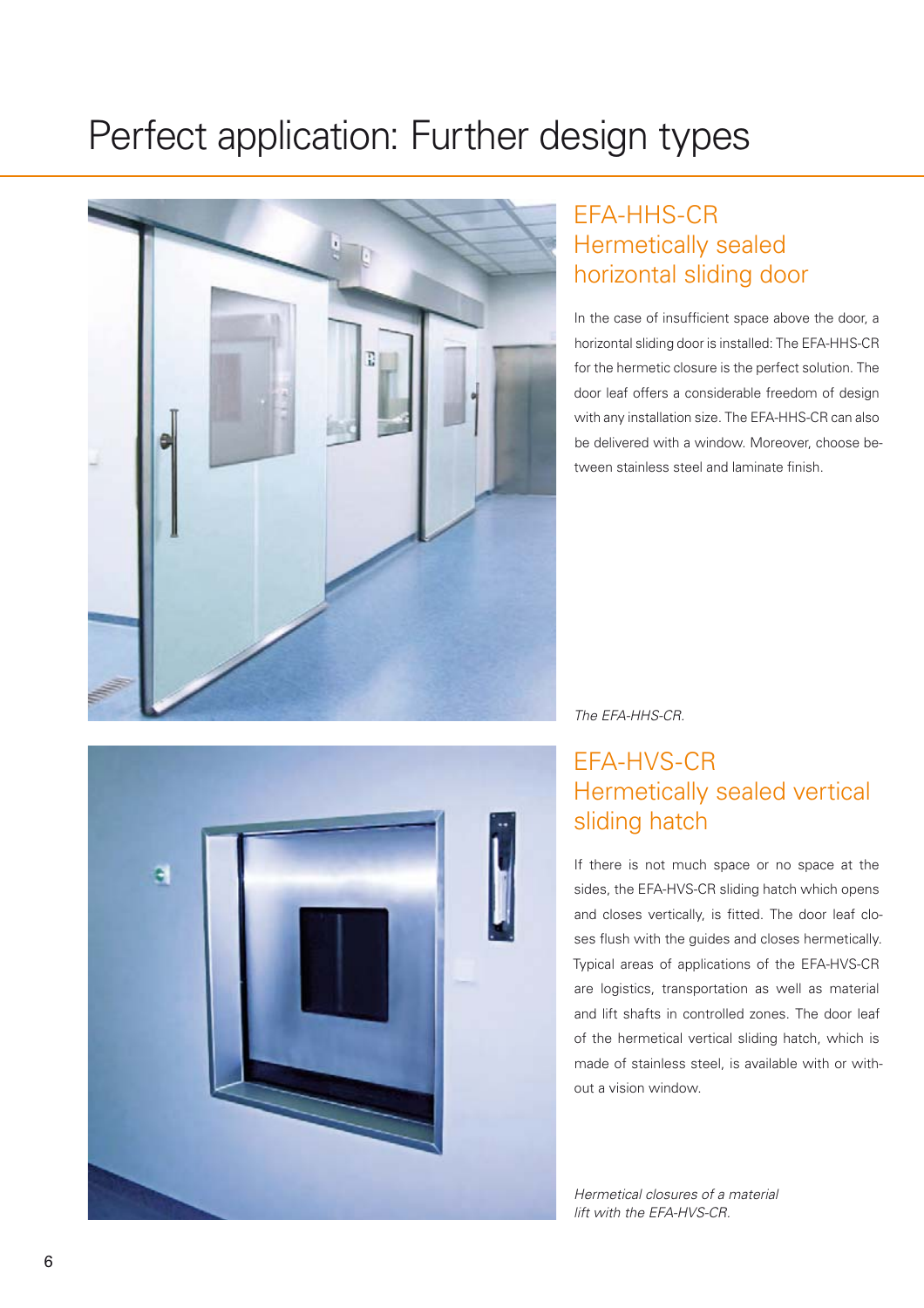# Additional features of the CR Series

## Contactless Switch

A simple hand movement in front of the sensor, at a distance of between 10 and 50 cm – depending on the individual setting – triggers the opening of the door; this is hygienic, fast and reliable. It is not necessary to touch the switch. This is the optimum in sensitive environments. On each registration, the LED display is lit. The clean room door closes automatically after passing through the doorway.

To be protected, the switch can be hidden completely behind a cover, as long as this does not contain any metal elements. Activation of the door is unaffected.



The sensor illuminates in the dark.

## Clean-room compatible LED-display

An LED display specifically adjusted to the requirements in the clean room indicates whether the door can be safely passed. If the lower half lights up green, the door is completely open. Now you may pass. If the upper half of the display lights up red, the opening process is still not concluded and the clean room door is closing. We can also set the mode for you separately. The clean-room compatible LED display is extremely flat and offers no surface for dust.



Green: The door may be passed.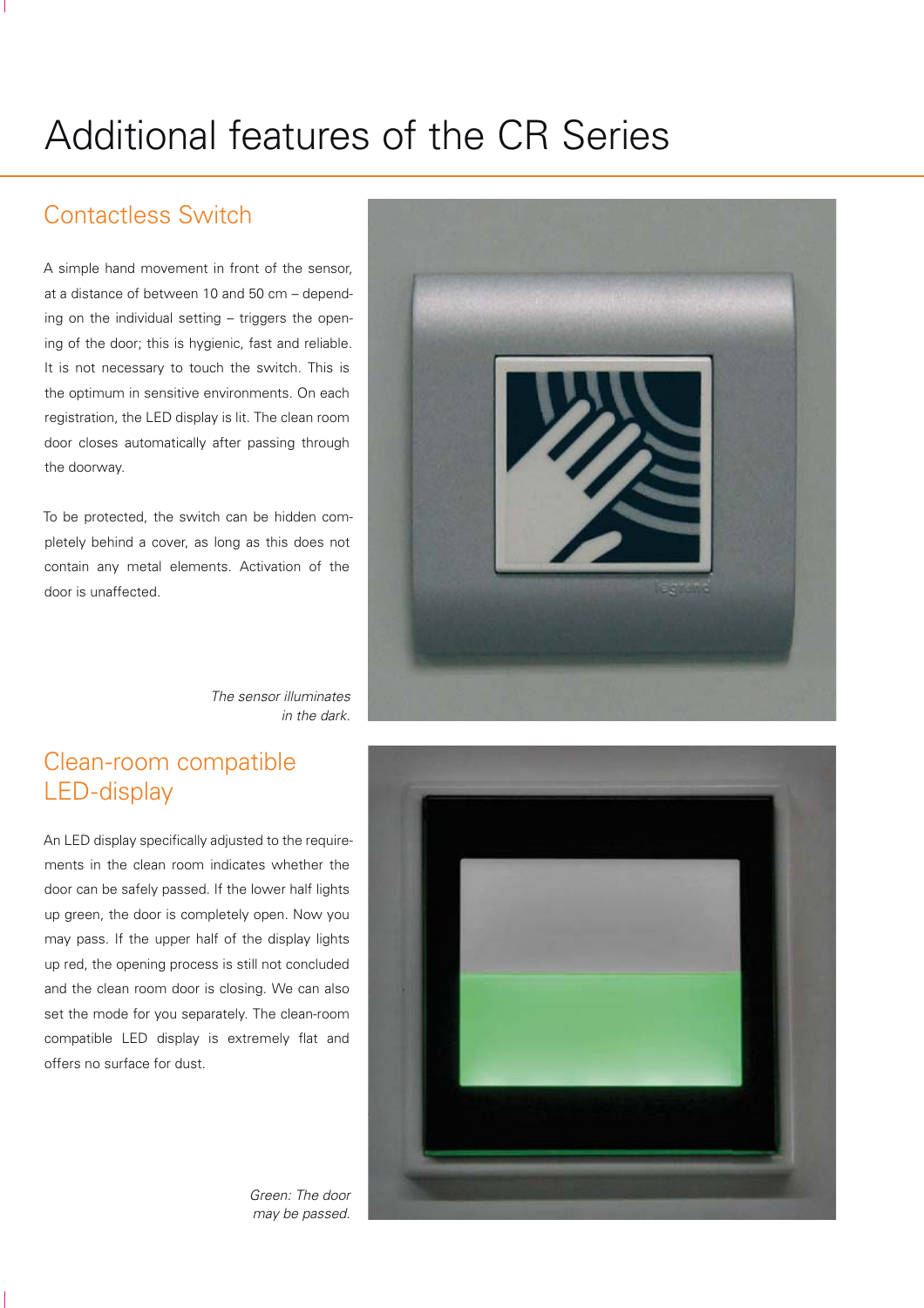# Airlocks and special applications



Two EFA-SRT®-CR doors coupled to an airlock. Airlock comprised of EFA-STT®-CR and EFA-HVS-CR.

It is often necessary to link two doors to an airlock. Whether as an airlock between the exterior space and the clean room or between different clean rooms. Combine the two high speed doors with the respective special advantages of EFAFLEX to the suitable solution. Depending on the spatial installation possibilities, different airlock combinations are possible.



## For ideal conveying processes and optimal materials handling

EFAFLEX clean room doors are optimally suited for conveyor systems between plant sections and storage rooms. CR series high-speed doors are also used in materials handling.

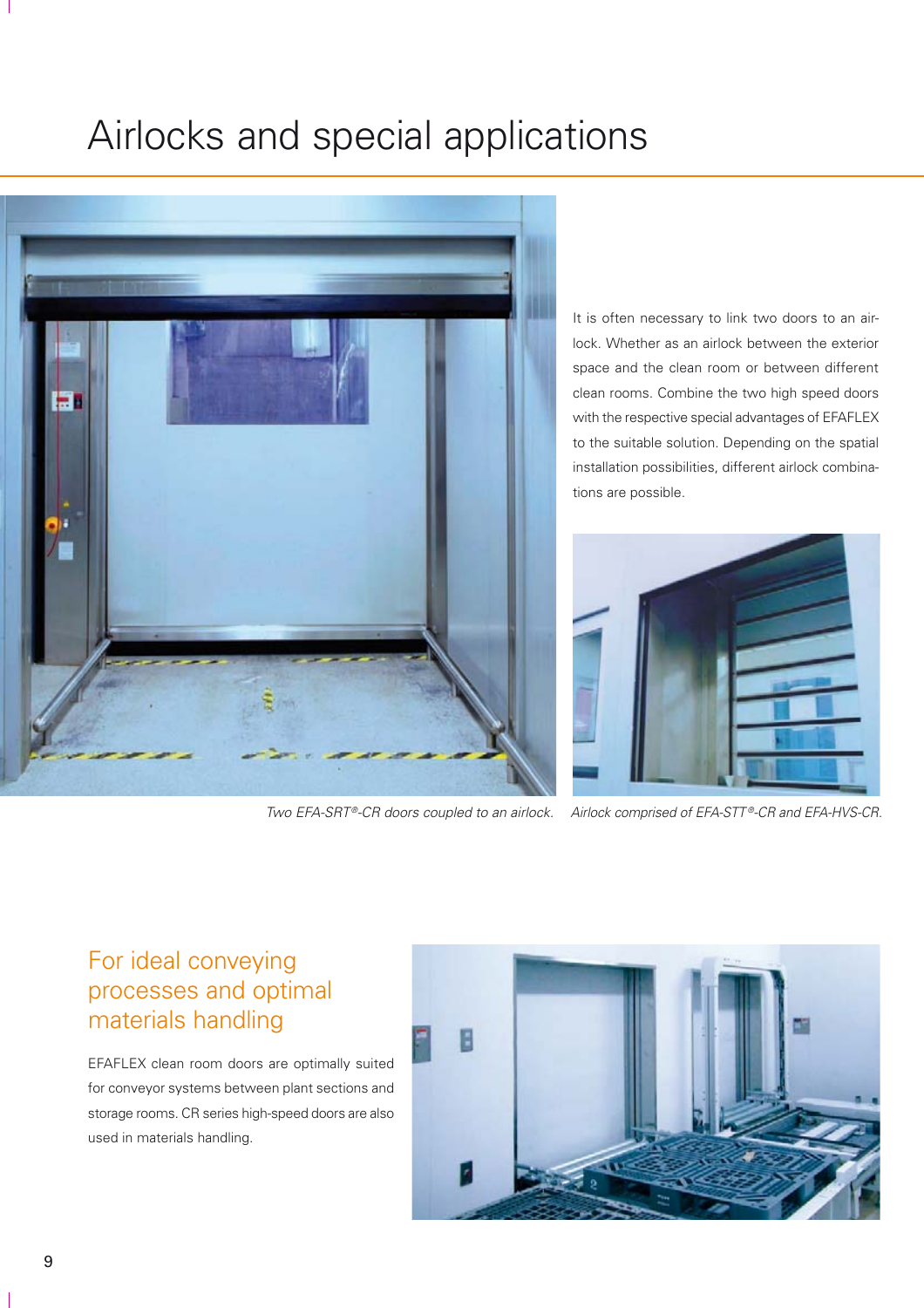#### *CR Series*

|  | Technical data: |  |
|--|-----------------|--|
|  |                 |  |

|                                             |                                                       | EFA-SRT <sup>®</sup> -CR | EFA-STT <sup>®</sup> -CR   EFA-HHS-CR |            | EFA-HVS-CR |
|---------------------------------------------|-------------------------------------------------------|--------------------------|---------------------------------------|------------|------------|
| Application                                 | Interior door                                         |                          | $\bullet$                             | $\bullet$  |            |
|                                             | Closing door                                          |                          |                                       |            |            |
| Operating forces / secure opening           | According to DIN EN 13241-1                           | fulfilled                | fulfilled                             | fulfilled  | fulfilled  |
| Max. leakage rate at max. door size*        | in $m^3/h$ at 30 Pa                                   | < 60                     | < 100                                 | < 50       | < 50       |
| Application temperature                     | in °C                                                 | $5 - 30$                 | $18 - 25$                             | $5 - 30$   | $18 - 25$  |
| Door size (in mm)                           | Width W max.                                          | 2500                     | 4000                                  | 2000       | 1300       |
|                                             | Height H max.                                         | 3000                     | 5000                                  | 2450       | 1500       |
| Maximum opening speed*                      | in m/s                                                | 1,0                      | 2,5                                   | 0,8        | 1,0        |
| Maximum closing speed*                      | in m/s                                                | 0,5                      | 0,75                                  | 0,4        | 0,75       |
| Door moving direction                       |                                                       | vertical                 | vertical                              | horizontal | vertical   |
| Steel structure                             | Galvanized sheet steel frame                          |                          |                                       |            |            |
|                                             | Stainless steel                                       |                          | $\circ$                               |            |            |
|                                             | Powder-coated according to RAL                        |                          | $\circ$                               |            |            |
| Door blade                                  | Aluminium with acrylic glass, transparent             | $\equiv$                 | $\bullet$                             |            |            |
|                                             | Non transparent infill                                |                          | Ō                                     |            |            |
|                                             | Flexible material, different colours                  | ٠                        |                                       |            |            |
|                                             | Flexible material, with vision window                 | $\circ$                  |                                       |            |            |
|                                             | Laminate                                              |                          |                                       | $\circ$    |            |
|                                             | Stainless steel                                       |                          |                                       |            |            |
|                                             | Laminate with window                                  |                          |                                       | $\circ$    |            |
|                                             | Stainless steel with window                           |                          |                                       | $\circ$    | $\circ$    |
| Fire class                                  | <b>Building Material DIN 4102</b>                     | B <sub>2</sub>           | <b>B2</b>                             | <b>B2</b>  | <b>B2</b>  |
| Weight balancing by                         |                                                       | Spring                   | Spring                                |            | Weight     |
| Designed for approx<br>load cycles per year |                                                       | 150.000                  | 200.000                               | 120.000    | 150.000    |
| Control                                     | EFA-CON®                                              | $\bullet$                | $\bullet$                             |            |            |
|                                             | MCP <sub>2</sub>                                      |                          | $\circ$                               |            |            |
|                                             | Frequency converter                                   |                          |                                       |            |            |
|                                             | Main switch and membrane key-pad                      |                          |                                       |            |            |
| Lead                                        | Power supply                                          | 230V/50Hz                | 230V/50Hz                             | 230V/50Hz  | 230V/50Hz  |
|                                             | Electric drive / fuse                                 | 16A(K)                   | 16A(K)                                | 16A(K)     | 16A(K)     |
| Emergency opening                           | Automatic after manual activation                     | $\bullet$                | $\bullet$                             |            |            |
|                                             | Manual activation                                     | $\equiv$                 |                                       | ٠          | ٠          |
| Safety equigment                            | EFA-TLG® Door light-line grid<br>at door closing line | $=$                      | $\circ$                               |            |            |
|                                             | Contact edge                                          |                          |                                       |            |            |
|                                             | Light barrier                                         |                          |                                       | $\circ$    |            |
|                                             | Approach area monitoring                              | $\circ$                  | $\Omega$                              | $\circ$    |            |
|                                             | External light grid                                   | $\circ$                  | $\circ$                               | $\circ$    | $\Omega$   |
|                                             | Force limitation / automatic reversal                 |                          |                                       |            |            |
| Activator                                   | Connection of all common<br>activators possible       | $\bullet$                | $\bullet$                             |            | $\bullet$  |

• Standard, o on request, – not available, \* depending on door blade and door size, we reserve the right to make technical alterations.

 $\mathbf{I}$